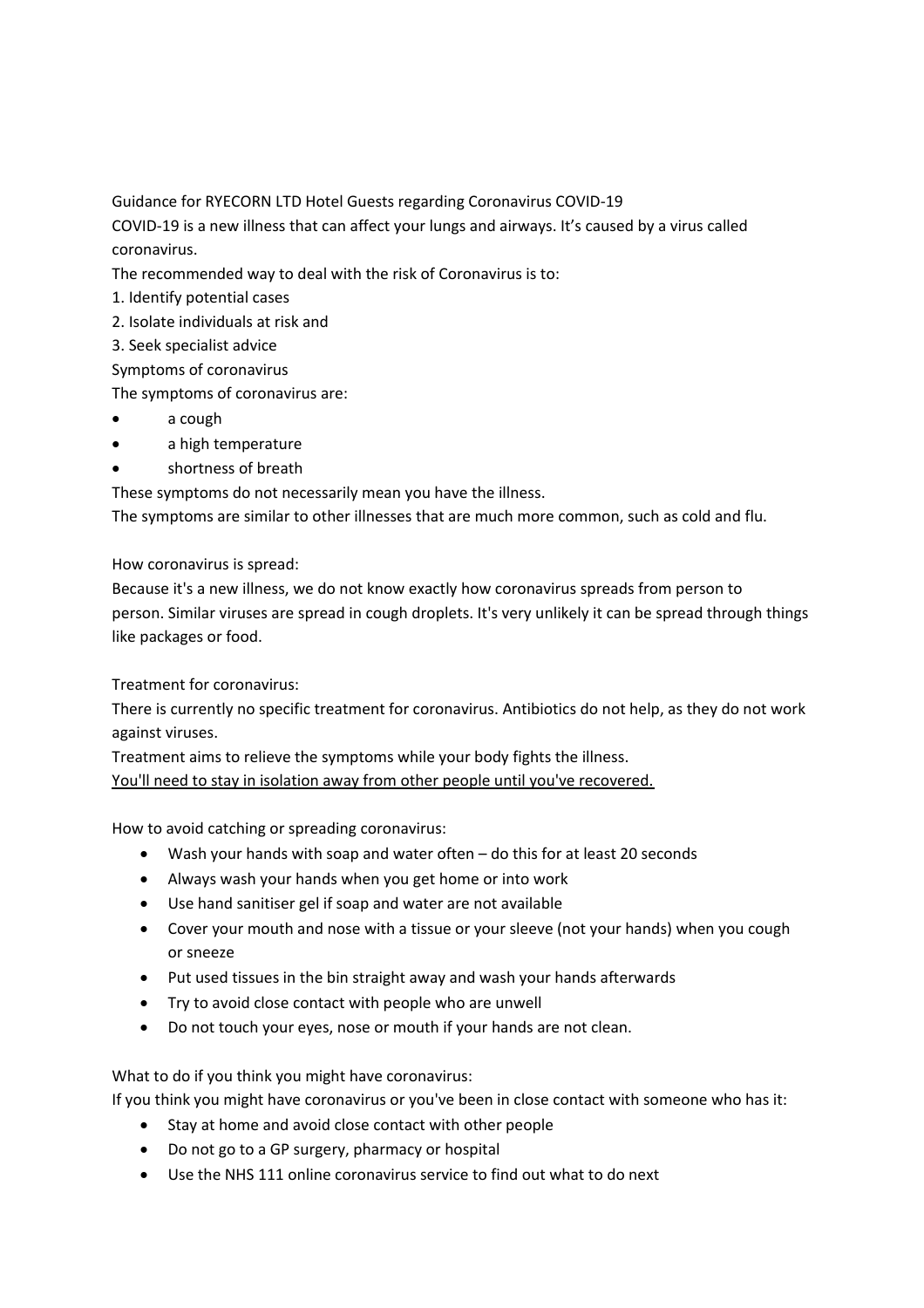The 111 coronavirus service will tell you if you need to continue self-isolate or if you need medical help.

What to do if you are planning on coming to any one of our properties:

Currently we are opening each establishment one at a time as customers begin to travel for work and enjoyment again. We are still open for businesses and hope to be open completely by August 2020 but we can assure guests and visitors that we have taken various extra precautions in line with WHO and Government guidelines and implemented procedures, including:

- Placing anti-bacterial hand sanitizer on all entry points and by all toilets
- Increased cleaning regime in public areas, bedrooms, function rooms and behind the scenes
- Additional staff training and awareness of recommended procedures to follow in current circumstances
- Extra cleaning and decontamination procedures will be implemented, in line with WHO/ NHS/Government guidance for environmental cleaning (following a suspected or actual case of COVID-19)

You are of course welcome to attend our Hotels as planned, assuming you have not recently travelled from a designated high-risk country, and/or you have not been in contact with anyone who may have/has been exposed to COVID-19.

What to do if you are planning on coming to one of our Hotels and you have travelled recently, or you think you might have been in close contact with anyone who may be at risk of having/who has potentially been exposed to COVID-19, or you feel unwell:

- Before travelling to the hotel, please ensure that you first contact the NHS medical advice line by calling telephone number 111
- You will be assessed by medical professionals and given information and advice regarding any symptoms you may/may not have, or if you think you might have been exposed to the virus when travelling or from contact with at-risk individuals
- Please follow advice given and only attend the Hotel if you have been advised that you are not at risk of actually having or potentially contracting COVID-19;
- Please adhere to guidelines and any instructions given regarding self-isolation at home or other medical interventions
- Do contact the hotel by phone or email to advise us of any changes to your plans and discuss your options with us about any required amendments to bookings already made.

What to do if you are at one of our hotels and think you might have coronavirus or you start to feel unwell?

- Please contact 111 as soon as possible for assessment and advice
- The default advice is for individuals to isolate themselves at home. If this is possible or appropriate, please return home as soon as possible and follow advice given by NHS111.
- If it is not possible or appropriate (or you advised to remain in situ), please remain in your room and contact 111 as soon as possible for assessment and advice
- Where possible, please use your mobile phone to call, as this will make it easier for call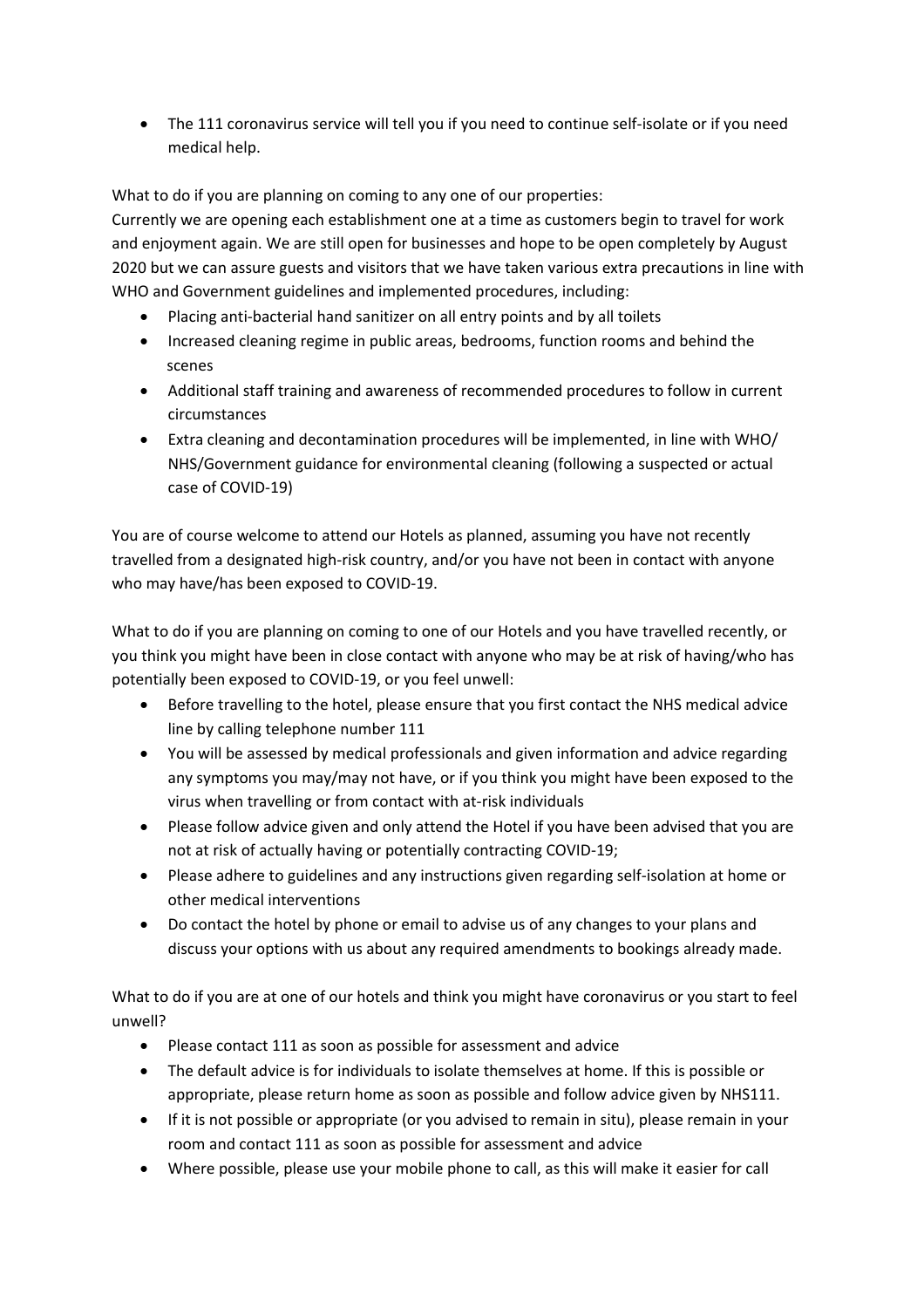back and follow-up contacts, if required.

- If you remain on company premises, please also contact main Reception desk at relevant hotel as soon as possible, to advise us of the situation and relay advice given to you by NHS 111 advice line
- If you do not have a booking to stay in our hotel overnight, but you are advised that it is not medically advisable for you to return home (or it is not feasible/appropriate to do so), please contact Reception by telephone as soon as possible, so that plans can be made by the Duty manager to direct you to a designated isolation room in the Hotel (if appropriate), until your status can be better assessed by NHS 111 advice line.
- In order to reduce risk and for infection control, please ensure that you remain at least 2 metres from other people
- Avoid touching people, surfaces and objects
- Cover your mouth and nose with a disposable tissue when you cough or sneeze and put the tissue in a bag or pocket then throw the tissue in the bin.
- If you don't have any tissues available, you should please cough and sneeze into the crook of your elbow
- If you they need to go to the bathroom whilst waiting for medical assistance, you should use a separate bathroom (one in your room or a designated bathroom) if available.
- If you are advised to isolate yourself in a hotel bedroom, please keep the door shut and open a window
- Meals or refreshments can be delivered to you by way of Room Service, so that there is no need for you to leave the room (until advised it is OK to do so). Any additional supplies needed (bedding, towels, tissues etc) can also be delivered to and left outside your room to minimise risk.
- NHS 111 will assess your situation; if you meet the criteria for being potentially at risk of infection, they will liaise with the local healthcare system, will advise on isolation and will may also arrange safe transfer of anyone infected for appropriate medical treatment as required (in accordance with local medical care plans).
- Hotel Management and team members will comply with advice given by NHS 111 as far as reasonably possible.

## Any other questions about this situation?

Please feel free to contact either Hotel if you have enquiries regarding any confirmed or potential booking on tel. no. 019467 58422, 019467 25254, 019467 29786 Hotel. For enquiries about Corporate or Private Events, please contact our Meeting & Events Teams via main numbers above.

Look out for regular updates via National or local media channels; more information about the Coronavirus is also available from various sources online, including: World Health Organisation:

<https://www.who.int/news-room/q-a-detail/q-a-coronaviruses> General information from UK Government: